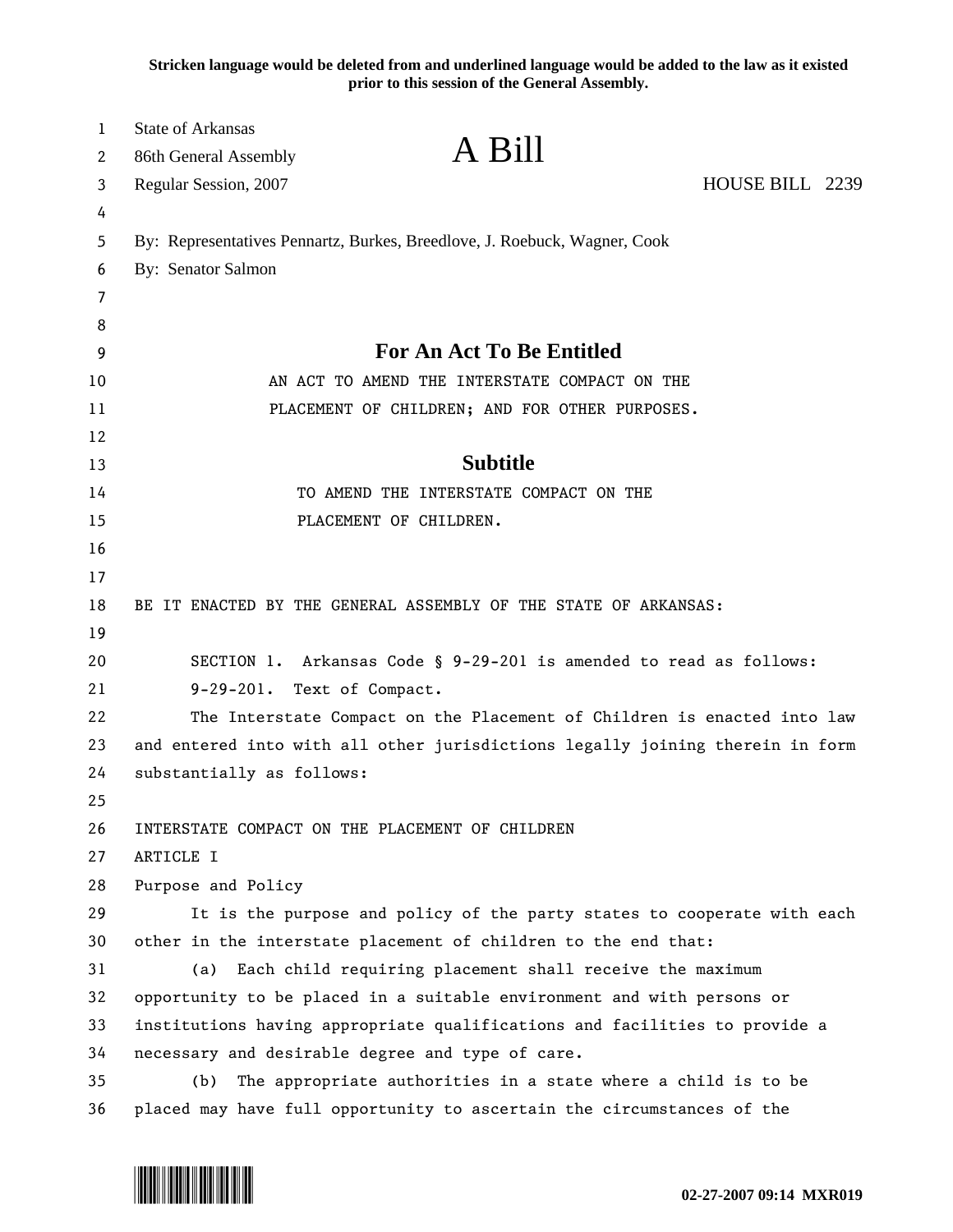1 proposed placement, thereby promoting full compliance with applicable 2 requirements for the protection of the child.

3 (c) The proper authorities of the state from which the placement is 4 made may obtain the most complete information on the basis of which to 5 evaluate a projected placement before it is made.

6 (d) Appropriate jurisdictional arrangement for the care of children 7 will be promoted.

8

9 ARTICLE II

10 Definitions

11 As used in this compact:

12 (a) "Child" means a person who, by reason of minority, is legally 13 subject to parental, guardianship, or similar control;

14 (b) "Sending agency" means a party state, officer or employee thereof; 15 a subdivision of a party state, or officer or employee thereof, a court of a 16 party state, a person, corporation, association, charitable agency, or other 17 entity which sends, brings, or causes to be sent or brought any child to 18 another party state;

19 (c) "Receiving state" means the state to which a child is sent, 20 brought or caused to be sent or brought, whether by public authorities or 21 private persons or agencies, and whether for placement with state or local 22 public authorities or for placement with private agencies or persons;

23 (d) "Placement" means:

24 (1) The arrangement for the care of a child in a family, free or 25 boarding home or in a child-caring agency or institution but does not include 26 any institution caring for the mentally ill, mentally defective or epileptic 27 or any institution primarily educational in character, and any hospital or 28 other medical facility; and

29 (2) The arrangement for the care of a child in the home of his 30 or her parent, other relative, or non-agency guardian in a receiving state 31 when the sending agency is any entity other than a parent, relative, guardian 32 or non-agency guardian making the arrangement for care as a plan exempt under 33 Article VIII(a) of the compact.

34 (e)(1) "Foster care" means the care of a child on a twenty-four-hour-35 a-day basis away from the home of the child's parent or parents. The care may 36 be by a relative of the child, by a non-related individual, by a group home,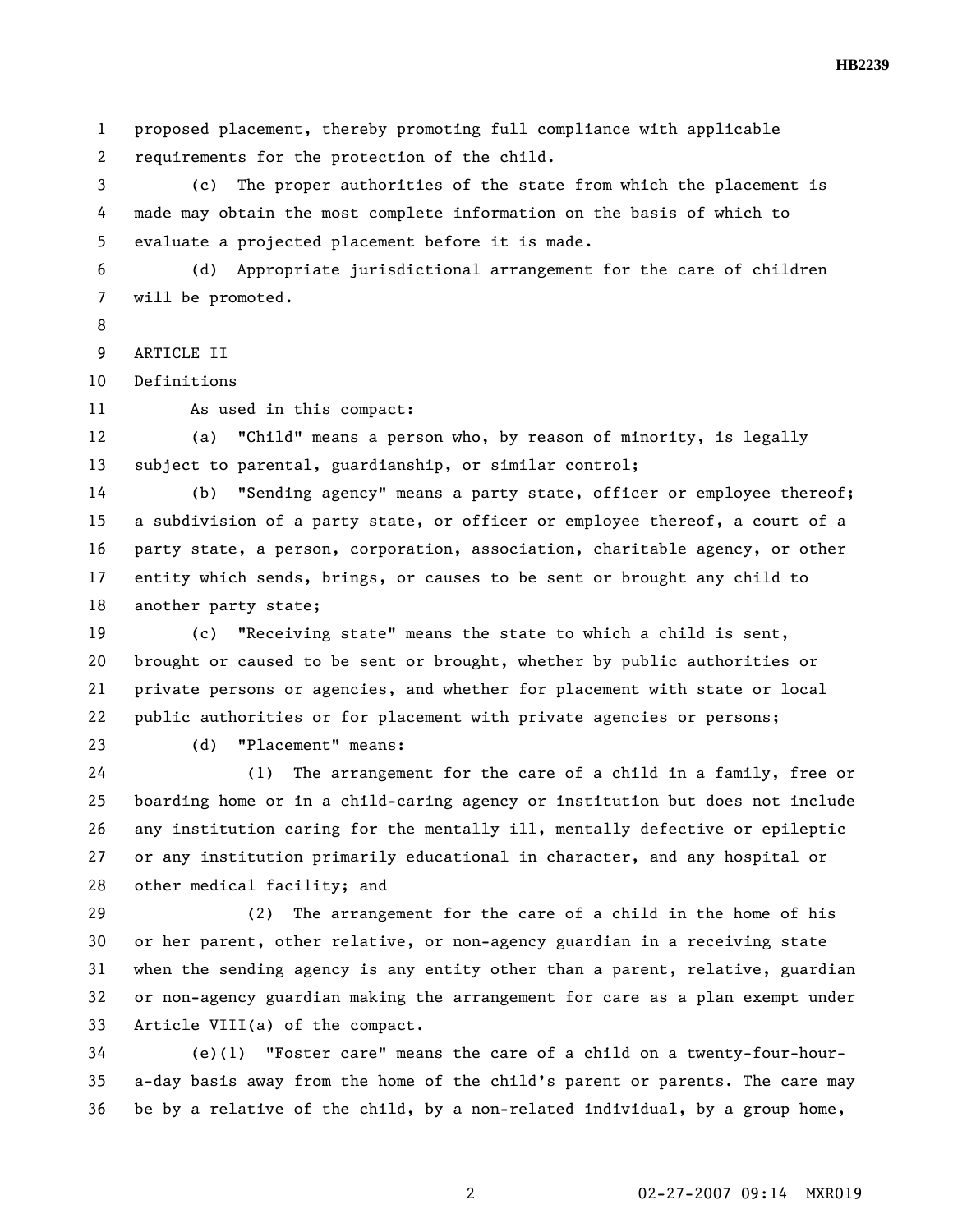1 or by a residential facility or any other entity.

2 (2) In addition, if twenty-four-hour-a-day care is provided by 3 the child's parents by reason of a court ordered placement and not by virtue 4 of the parent-child relationship, the care is foster care.

5 (f)(1) "Priority placement" means whenever a court, upon request or on 6 its own motion or where court approval is required, determines that a 7 proposed priority placement of a child from one (1) state into another state 8 is necessary because:

9 (A) The child is under two (2) years of age; 10 (B) The child is in an emergency shelter; or 11 (C) The court finds that the child has spent a substantial 12 amount of time in the home of the proposed placement recipient.

13 (2) The state agency has thirty (30) days to complete a request 14 for a priority placement.

15 (3) Requests for placement shall not be expedited or given 16 priority except as outlined in this subsection.

17 (g) "Home study" means a written report that is obtained after an 18 investigation of a household and that may include a criminal background 19 check, including a fingerprint-based criminal background check in the 20 national crime information database and a local criminal background check on 21 any person in the household sixteen (16) years of age and older.

22

23 ARTICLE III

24 Conditions for Placement

25 (a) No sending agency shall send, bring, or cause to be sent or 26 brought into any other party state any child for placement in foster care or 27 as a preliminary to a possible adoption unless the sending agency shall 28 comply with each and every requirement set forth in this article and with the 29 applicable laws of the receiving state governing the placement of children 30 therein.

31 (b) Prior to sending, bringing, or causing any child to be sent or 32 brought into a receiving state for placement in foster care or as a 33 preliminary to a possible adoption, the sending agency shall furnish the 34 appropriate public authorities in the receiving state written notice of the 35 intention to send, bring, or place the child in the receiving state. The 36 notice shall contain: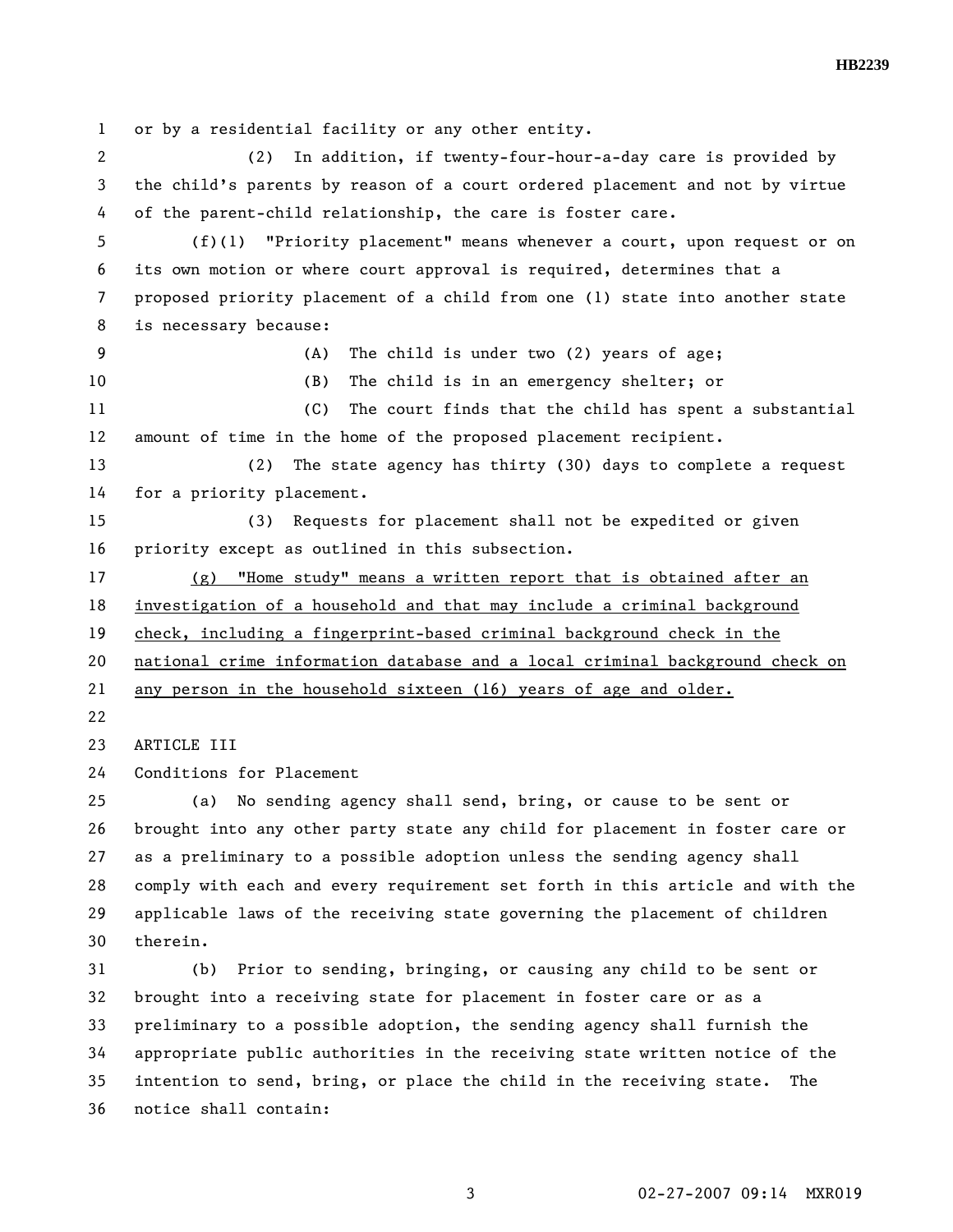1 (1) The name, date and place of birth of the child;

2 (2) The identity and address or addresses of the parents or 3 legal guardian;

4 (3) The name and address of the person, agency, or institution 5 to or with which the sending agency proposes to send, bring, or place the 6 child;

7 (4) A full statement of the reasons for such proposed action and 8 evidence of the authority pursuant to which placement is proposed to be made.

9 (c) Any public officer or agency in a receiving state which is in 10 receipt of a notice pursuant to paragraph (b) of this article may request of 11 the sending agency, or any other appropriate officer or agency of or in the 12 sending agency's state, and shall be entitled to receive therefrom, such 13 supporting or additional information as it may deem necessary under the 14 circumstances to carry out the purpose and policy of this compact.

15 (d) The child shall not be sent, brought, or caused to be sent or 16 brought into the receiving state until the appropriate public authorities in 17 the receiving state shall notify the sending agency, in writing, to the 18 effect that the proposed placement does not appear to be contrary to the 19 interests of the child.

20 (e)(1) If the home study is denied, the sending state agency shall 21 present the home study to the juvenile division judge in the sending state.

22 (2) The sending state juvenile division judge shall review the 23 home study and make specific written findings of fact regarding the concerns 24 outlined in the home study.

25 (3) If the sending state juvenile division court finds that the 26 health and safety concerns cannot be addressed or cured by services, the 27 court will not make the placement.

28

29 ARTICLE IV

30 Penalty for Illegal Placement

31 The sending, bringing, or causing to be sent or brought into any 32 receiving state of a child in violation of the terms of this compact shall 33 constitute a violation of the laws respecting the placement of children of 34 both the state in which the sending agency is located or from which it sends 35 or brings the child and of the receiving state. Such violation may be 36 punished or subjected to penalty in either jurisdiction in accordance with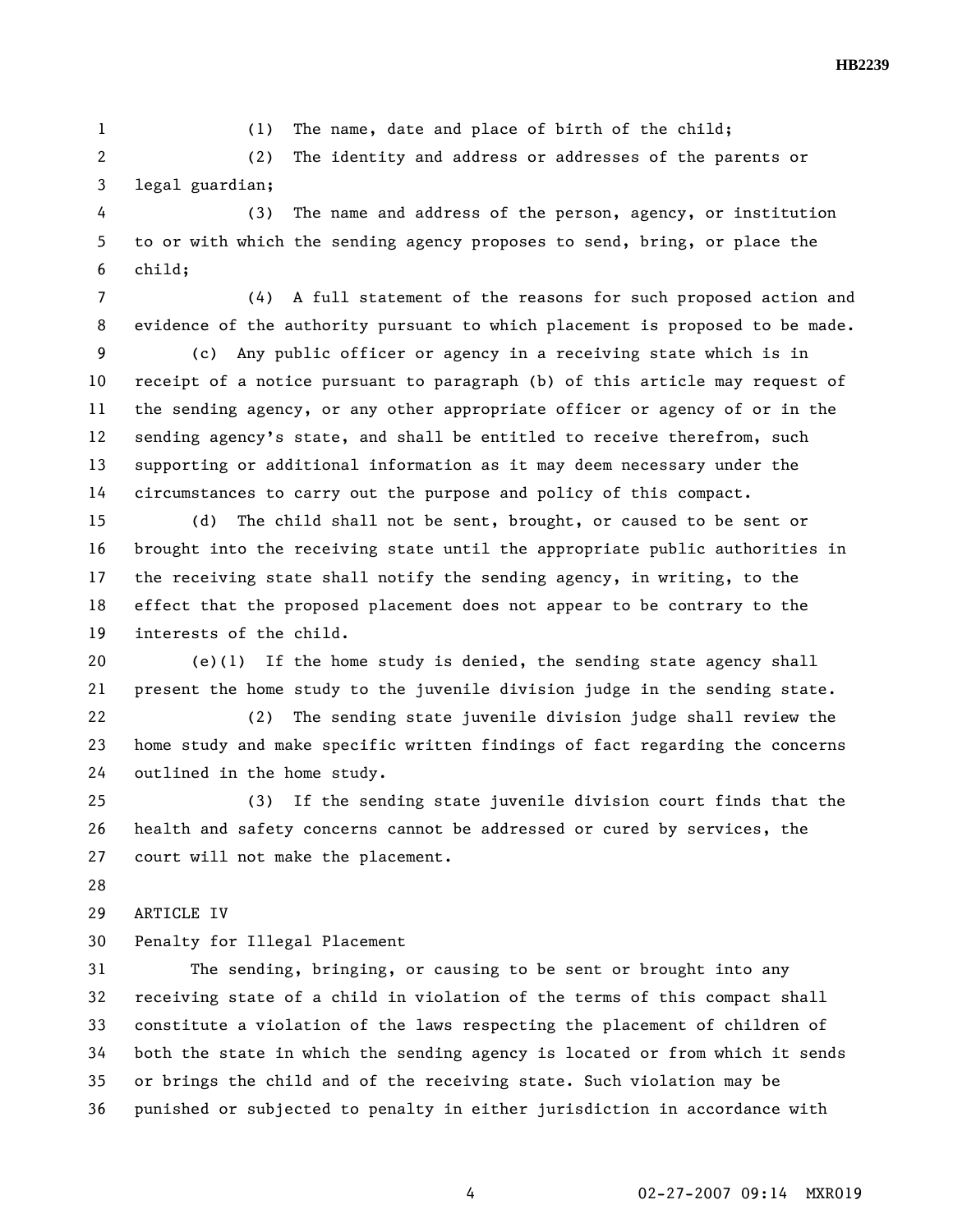1 its laws. In addition to liability for any such punishment or penalty, any 2 such violation shall constitute full and sufficient grounds for the 3 suspension or revocation of any license, permit, or other legal authorization 4 held by the sending agency which empowers or allows it to place, or care for 5 children.

6

## 7 ARTICLE V

8 Retention of Jurisdiction

9 (a) The sending agency shall retain jurisdiction over the child 10 sufficient to determine all matters in relation to the custody, supervision, 11 care, treatment, and disposition of the child which it would have had if the 12 child had remained in the sending agency's state, until the child is adopted, 13 reaches majority, becomes self-supporting, or is discharged with the 14 concurrence of the appropriate authority in the receiving state. Such 15 jurisdiction shall also include the power to effect or cause the return of 16 the child or its transfer to another location and custody pursuant to law. 17 The sending agency shall continue to have financial responsibility for 18 support and maintenance of the child during the period of the placement. 19 Nothing contained herein shall defeat a claim of jurisdiction by a receiving 20 state sufficient to deal with an act of delinquency or crime committed 21 therein.

22 (b) When the sending agency is a public agency, it may enter into an 23 agreement with an authorized public or private agency in the receiving state 24 providing for the performance of one (1) or more services in respect of such 25 case by the latter as agent for the sending agency.

26 (c) Nothing in this compact shall be construed to prevent a private 27 charitable agency authorized to place children in the receiving state from 28 performing services or acting as agent in that state for a private charitable 29 agency of the sending state, nor to prevent the agency in the receiving state 30 from discharging financial responsibility for the support and maintenance of 31 a child who has been placed on behalf of the sending agency without relieving 32 the responsibility set forth in paragraph (a) hereof.

33

34 ARTICLE VI

35 Institutional Care of Delinquent Children

36 A child adjudicated delinquent may be placed in an institution in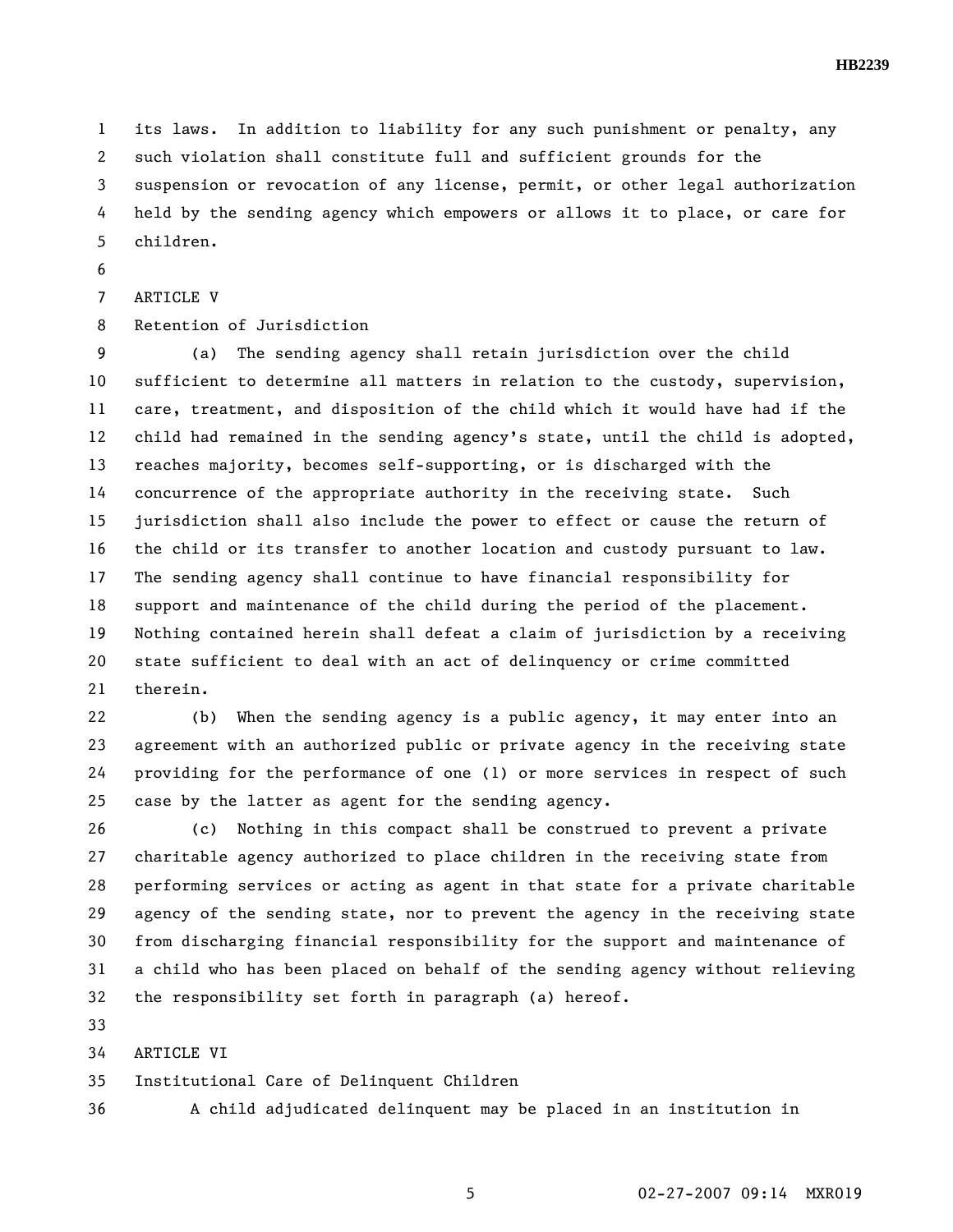1 another party jurisdiction pursuant to this compact but no such placement 2 shall be made unless the child is given a court hearing on notice to the 3 parent or guardian with opportunity to be heard, prior to his being sent to 4 such other party jurisdiction for institutional care and the court finds 5 that:

6 (1) Equivalent facilities for the child are not available in the 7 sending agency's jurisdiction; and

8 (2) Institutional care in the other jurisdiction is in the best 9 interest of the child and will not produce undue hardship.

10

11 ARTICLE VII

12 Compact Administrator

13 The executive head of each jurisdiction party to this compact shall 14 designate an officer who shall be general coordinator of activities under 15 this compact in his jurisdiction and who, acting jointly with like officers 16 of other party jurisdictions, shall have power to promulgate rules and 17 regulations to carry out more effectively the terms and provisions of this 18 compact.

19

20 ARTICLE VIII

21 Limitations

22 This compact shall not apply to:

23 (a)(1) Except as provided under subdivision (a)(2) of this section, 24 the sending or bringing of a child into a receiving state by his parent, 25 stepparent, grandparent, adult brother or sister, adult uncle or aunt, or his 26 guardian and leaving the child with any such relative or nonagency guardian 27 in the receiving state $\frac{1}{2}$ .

28 (2) If the child is sent or brought into a receiving state and 29 left with any relative listed in subdivision (a)(1) of this section or with 30 any nonagency guardian as a prelude to a nonrelative adoption or to avoid 31 compliance with this compact, this compact shall apply; and

32 (b) Any placement, sending, or bringing of a child into a receiving 33 state pursuant to any other interstate compact to which both the state from 34 which the child is sent or brought and the receiving state are party, or to 35 any other agreement between said states which has the force of law. 36